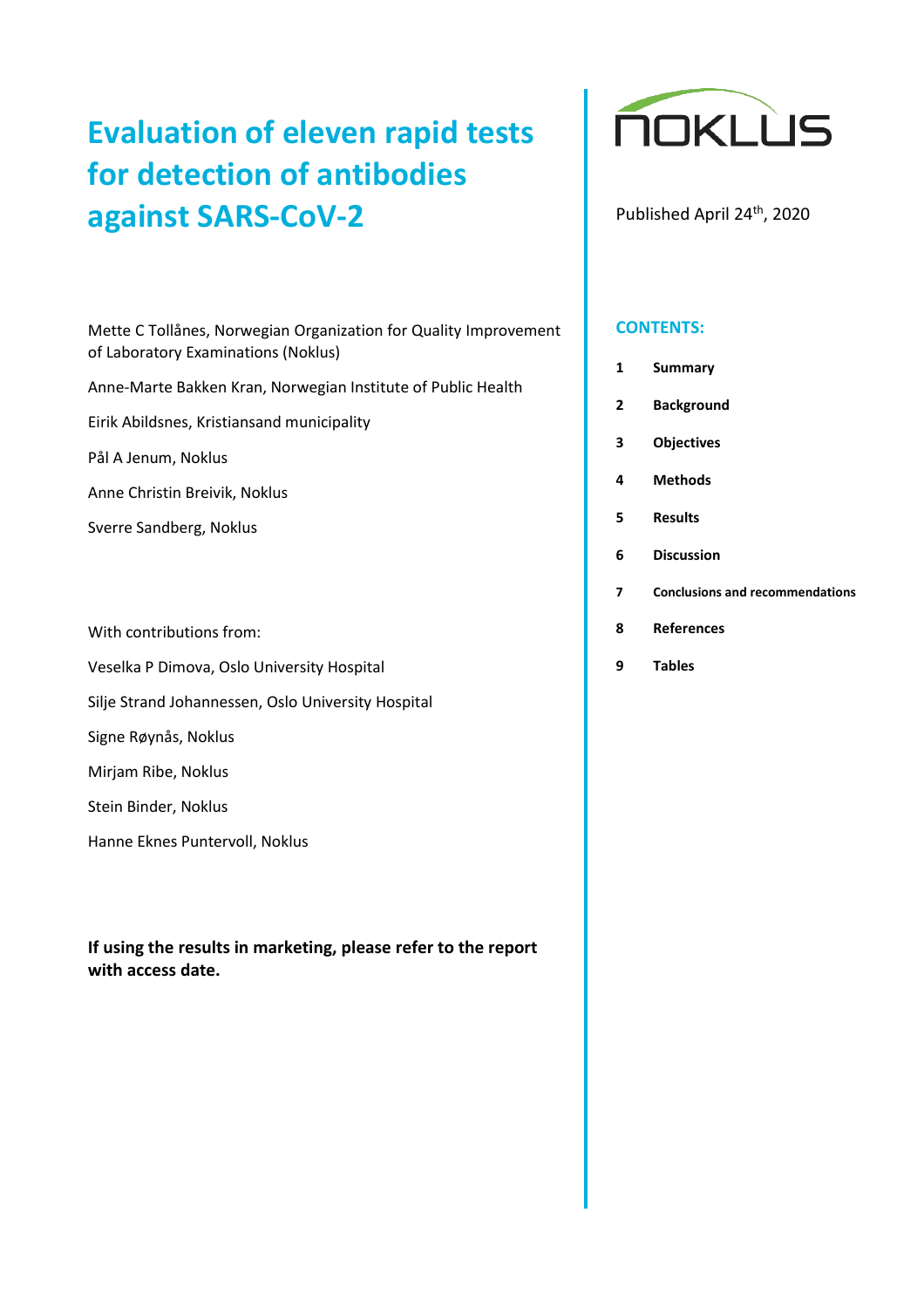## <span id="page-1-0"></span>**1 Summary**

## **Background**

SARS-CoV-2, causing COVID-19, has emerged to cause a human pandemic. Molecular diagnostic tests were rapidly developed, and detection of SARS-CoV-2 in respiratory samples by using PCR is the standard laboratory diagnostic tool. A number of rapid (point-of-care) tests for detection of antibodies against SARS-CoV-2 have also become available, detecting immunoglobulins type M (IgM) and/or type G (IgG). In most cases, the tests come with limited documentation and without independent evaluation.

## **Objective**

Our aim was to perform a limited evaluation of the diagnostic performance of eleven rapid tests for detection of antibodies against SARS-CoV-2 and compare their ability to indicate present and past infection in selected clinical settings.

## **Methods**

All participants fulfilled the Norwegian testing criteria for COVID-19, and samples collected by a swab from the upper airways were tested with PCR against E-gen SARS-CoV-2 at a clinical microbiology laboratory. We evaluated the antibody detecting rapid tests' performances in three arms; 1) 20 hospitalized patients with PCR-confirmed COVID-19, 2) 23 recovered participants with previously PCR-confirmed COVID-19, who had not required hospitalization, and 3) 49 participants with suspected COVID-19 presenting at a primary care emergency room. User-friendliness was evaluated by the biomedical laboratory scientists performing the tests.

## **Results**

All the eleven tests detected IgM and/or IgG antibodies in hospitalized COVID-19 patients, though with varying sensitivities. In participants who had recovered from COVID-19, there were differences between tests in the IgG positivity rates, with five tests having a sensitivity below 65%. In participants with suspected COVID-19 infection, who were tested simultaneously with PCR and rapid tests, the rapid tests had very low sensitivities, but high specificities. Despite comparable sensitivities, the tests did not necessarily give the same result in all participants. With some exceptions, most rapid tests were reported easy to perform and interpret.

## **Conclusions and recommendations**

In this assessment, rapid tests did not seem to be suited as stand-alone tests to detect present infection in a Norwegian primary care emergency room population, as sensitivity in the early stages of disease was too low. Future investigations may show if rapid tests have a supplemental role in the acute phase.

All the rapid tests were able to detect SARS-CoV-2 antibodies, although positivity rates varied and were generally higher in the study arm of more severely affected participants. To confirm past infection, we recommend the use of rapid tests with high IgG sensitivity and specificity in recovered COVID-19 patients. We also recommend using tests that are user-friendly and with a low proportion of invalid/inconclusive tests. Our sample size was limited, and our results are therefore preliminary and must be interpreted with caution, but tests A, B, D, and possibly K (Table 1), seem to fulfill these recommendations.

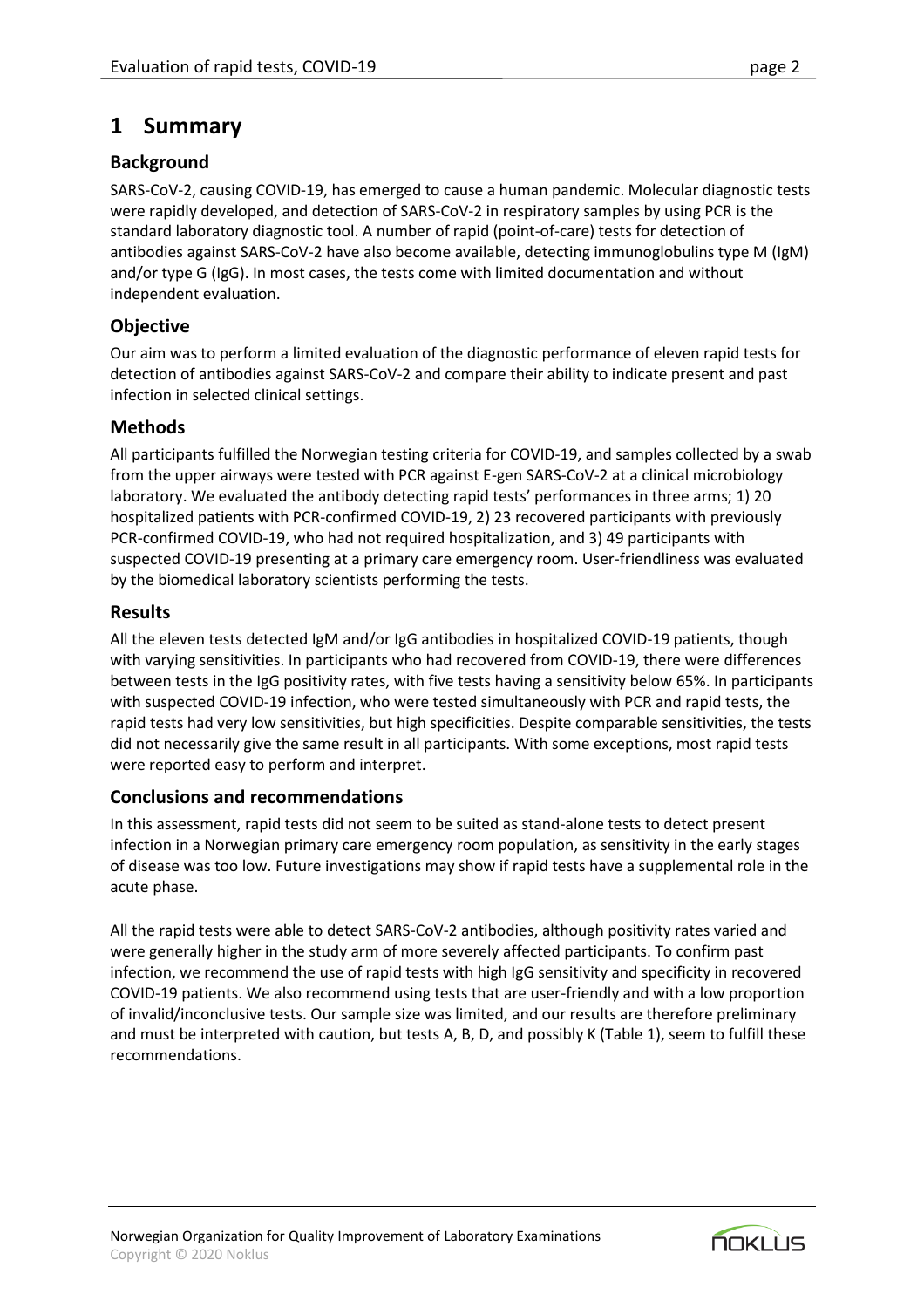In December 2019, Wuhan city in Hubei Province, China, became the center of an outbreak of a severe pneumonia, later identified as caused by a novel coronavirus SARS-CoV-2 [1]. Human-tohuman transmission of SARS-CoV-2 occurs primarily through respiratory droplets. Due to the rapid spread of the virus WHO declared SARS-CoV-2 a worldwide pandemic by February 2020. As of April 23<sup>rd</sup>, there were 2.5 million confirmed cases worldwide and 176 000 reported deaths [2]. The clinical presentation of COVID-19 varies from asymptomatic disease, via mild upper respiratory infection to severe pneumonia with respiratory failure and death.

## **Laboratory methods for diagnosing COVID-19**

Currently in Norway, COVID-19 is diagnosed by detection of SARS-CoV-2 RNA by PCR in a sample collected by a swab from the upper airways. PCR is performed at medical microbiology laboratories, requiring advanced analytical instruments and trained personnel. Together with growing concerns regarding shortage of sampling equipment and necessary reagents, this limits the number of people currently being tested for COVID-19.

Detecting humoral immune response to the virus is a different analytical approach. Generally, immunoglobulin type M (IgM) is produced during the early stages of an infection, usually followed by production of immunoglobulin type G (IgG). For infection with the SARS-CoV-2 virus, however, there is some evidence that IgG may be detected at the same time as IgM, or even earlier [3].

Several enzyme immune assays (EIA-methods) detecting and quantifying antibodies against SARS-CoV-2, both commercial and in-house, will shortly be available in Norwegian hospital laboratories. At the same time, a substantial number of point-of-care rapid test kits are currently being marketed. These rapid tests are for professional use, they make use of capillary or venous whole blood, plasma or serum, and they are designed to qualitatively detect IgM and/or IgG antibodies against SARS-CoV-2. The results are read visually after 10-15 minutes. Even though most of the rapid tests are CE/IVD approved, they generally come with very limited documentation on test performance, and with a few exceptions without any manufacturer independent evaluation [4, 5]. To determine a rapid test's ability to detect past infection, its performance with regard to IgG antibodies is emphasized by the United Kingdom Medicines & Healthcare products Regulatory Agency [6].

# **3 Objectives**

Our main objective was to perform a limited evaluation of the diagnostic accuracy of a selection of rapid test for COVID-19 entering the Norwegian market. In particular, we aimed to evaluate if the tests could be used to confirm past infection. The project was designed as a quality assurance study to compare the performance of the tests in selected clinical settings. Furthermore, we wanted to evaluate the user-friendliness of the rapid tests.

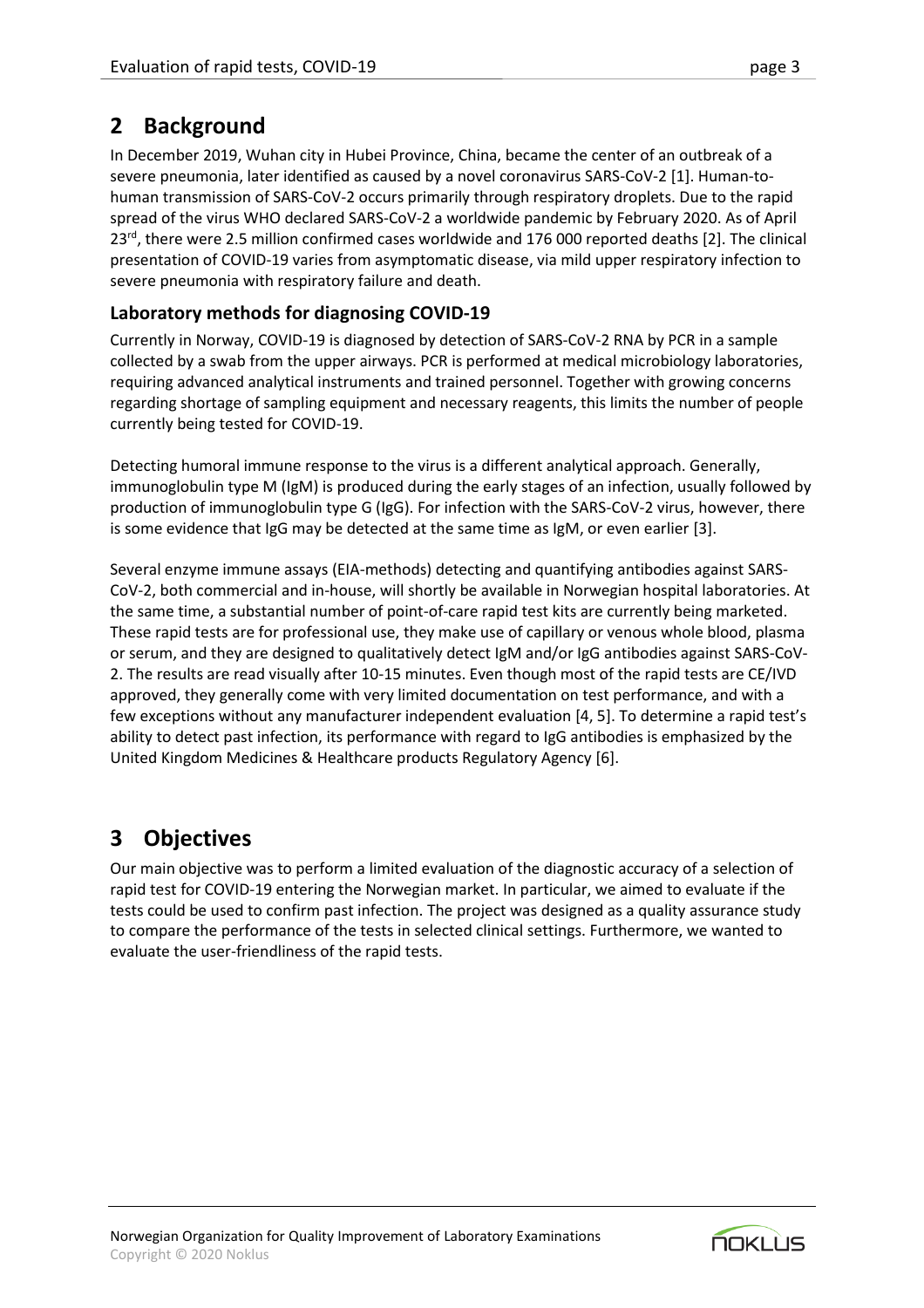# **4 Methods**

The evaluation was organized as a collaboration between the municipality of Kristiansand, the Norwegian Institute of Public Health, and the Norwegian Organization for Quality Improvement of Laboratory Examinations (Noklus). Sørlandet hospital in Kristiansand, Oslo University hospital, Ullevål, and Bergen municipality primary care emergency room also contributed.

The eleven rapid tests chosen for evaluation was a convenience sample, consisting of the tests that could be delivered to Noklus before the set deadline of April  $1<sup>st</sup>$ , 2020 (Table 1). Suppliers provided their tests free of charge to Noklus and did not pay for the evaluation. In sending the tests, they consented to having the results published. All rapid tests were performed in accordance with manufactures' instructions under optimal and standardized conditions, and by experienced biomedical laboratory scientists, using venous blood samples with  $K_2$ -EDTA anticoagulant.

## **Study design**

We evaluated the performance of the point-of-care rapid tests in three study arms*:*

- 1. 20 patients hospitalized at Oslo University hospital, Ullevål, with PCR-confirmed COVID-19. Days since onset of symptoms:
	- <7 days for one patient
	- 7-13 days for three patients
	- 14+ days for 16 patients
- 2. 23 participants with previously PCR-confirmed COVID-19 in the municipality of Kristiansand, who had not required hospitalization.
	- Median days since onset of symptoms was 30 (range 27-36)
- 3. 49 participants fulfilling the criteria for being PCR-tested for COVID-19 at the primary care emergency room of Bergen municipality.
	- Median days since onset of symptoms was 8 (range 2-34)

In arms 2 and 3, participants consented to having drawn one tube of  $K_2$ -EDTA whole blood to be used for evaluation of the rapid tests. In arm 1, surplus K<sub>2</sub>-EDTA whole blood left over from hematology analyses was used. In arms 1 and 2, PCR-confirmed COVID-19 was the inclusion criterion, but in arm 3, PCR results were collected in addition to the rapid test results. We also collected the date and laboratory used for the PCR test, and the date of onset of symptoms (in arm 1 in categories <7, 7-13 and 14+ days).

## **Statistical analyses**

PCR results from the clinical microbiology laboratories were used as comparison when investigating diagnostic accuracy of the rapid tests. In all arms, we calculated the tests' sensitivities (positivity rates). Sensitivity was defined as the proportion of patients diagnosed with COVID-19 using PCR on respiratory samples, who had detectable IgM or IgG antibodies on the rapid tests. In arm 3, we also calculated specificity, defined as the proportion of participants with negative PCR tests who were also antibody negative. Further, in arm 3, we stratified positivity rates according to days since onset of symptoms (<7 or 7+ days). IgM and IgG test results were evaluated separately, except for test E, which detected "total antibodies". Because sample sizes were small, 80% confidence intervals for binomial proportions were calculated using the adjusted Wald method [7].

We also report the number of invalid/inconclusive tests, as well as user-friendliness reported by biomedical laboratory scientists performing the tests.

## **Ethical considerations**

The project was approved by the Data protection officer at each test site. Oral consent was obtained from participants in study arms 2 and 3 at collection of blood samples.

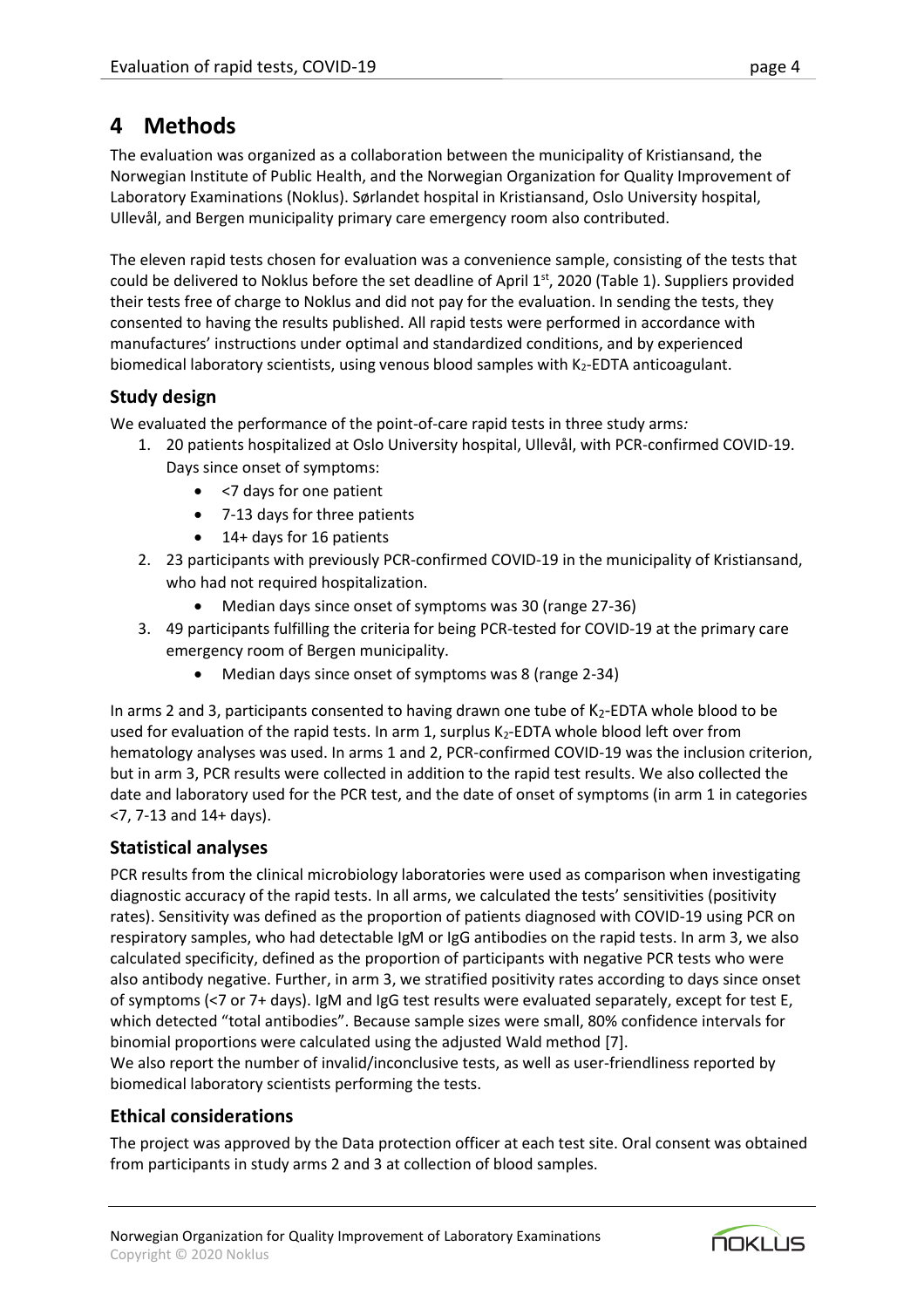# **5 Results**

Results from hospitalized participants (arm 1) showed that the eleven tests detected IgM and/or IgG antibodies in this population, though with varying sensitivities (Tables 2 and 3).

Arm 2 consisted of participants who had recovered from PCR-confirmed COVID-19 without requiring hospitalization. In this population, tests A, B, C, and D had higher IgG positivity rates than tests E, F, H I, and J. Confidence intervals (80%) for test K were overlapping with the others (Table 3). Five of the tests had a sensitivity below 65% for IgG.

Of the 49 participants with suspected COVID-19 (arm 3), 23 had positive PCR tests, and 26 tested negative. In this population, the rapid tests had very low sensitivities when compared to PCR (Tables 2 and 3). Positivity rates however, especially for IgM, increased with increasing number of days since onset of symptoms (Table 4), although numbers were too small to draw firm conclusions. Since few rapid tests were positive in participants with negative PCR tests, calculated specificities were high.

Not all participants with confirmed COVID-19 had detectable antibodies. Also, despite comparable sensitivities, the rapid tests did not necessarily give the same result in all participants. For test K, IgM and IgG results were identical in all participants in arms 1 and 2, and in 46 out of 49 participants in arm 3, leaving the question of whether the test distinguishes between IgM and IgG. In arm 2, tests I and J had higher positivity rates for IgM than IgG, even though all samples were collected more than 14 days after onset of symptoms.

Tests G and H were judged as less user-friendly (Table 1), both when performing the tests and reading the results. In addition, they had a high proportion of inconclusive or invalid tests. Tests C and E were judged easy to perform but difficult to read. Test C additionally had a high proportion of inconclusive or invalid tests.

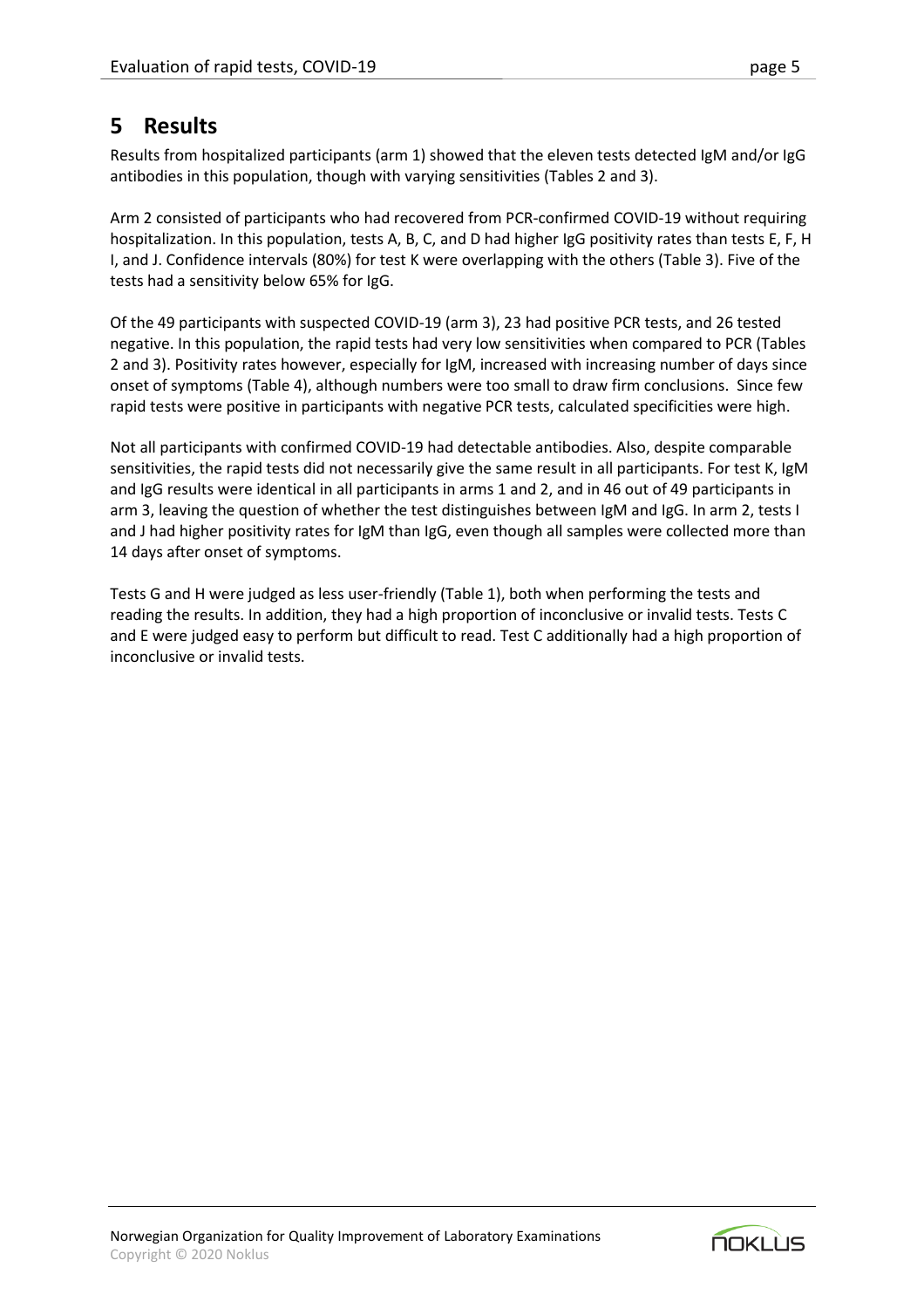# **6 Discussion**

PCR for detection of viral RNA and antibody detection tests use different test principles and are not interchangeable. Early in the infection, we expect PCR to be positive and antibody detection tests to be negative. As the infection progresses and clears, most patients will develop detectable antibodies, while the virus is gradually cleared from the airways. Thus, even under the best of circumstance, PCR is far from an ideal "gold standard" for comparison of the rapid tests.

If a participant with PCR-confirmed COVID-19 has no detectable antibodies, there are several possibilities: (i) the stage of the infection is too early for antibodies to have been formed, (ii) the level of antibodies produced is too low to be detected, (iii) the participant does not form antibodies ([3, 8]), (iv) a false negative rapid test result, or v) a false positive PCR result (wrong labeling for instance). Similarly, if a participant with negative SARS-CoV-2 PCR has detectable antibodies on a rapid test, there are a number of plausible explanations: (i) false positive rapid test result (for instance cross reaction with other antibodies), (ii) false negative PCR result (pre-analytical or analytical issues), or iii) the participant recovered from COVID-19 and cleared the virus prior to PCR testing. Comparing results from several rapid tests with each other may provide some clue as to which is the most likely explanation in each case, but until we have a gold standard method for antibody detection, we cannot be certain which is true.

Most tests had higher IgG positivity rates in arm 1 (hospitalized patients) than in arm 2 (recovered, community treated participants). This is to be expected if the tests have different detection limits; hospitalized patients are likely more severely affected, and more severe infection has been associated with higher levels of antibodies [3, 9]*.* It is worth noticing that according to manufacturers' information, most of the rapid tests have been evaluated in samples from hospitalized populations.

Most COVID-19 recovered participants (arm 2) should have had sufficient time to develop IgG antibodies, as median seroconversion time has been reported at around 13-14 days after onset of symptoms [3, 9]. The rapid tests displayed varying degrees of IgG positivity rates in this population. One might speculate that antibody levels were lower in this group, who were less severely affected than patients in study arm 1, which may affect rapid test performance. We were not able to evaluate the tests' performances in a population that had been through a COVID-19 infection with very little or no symptoms.

In arm 3, most participants had a short duration of symptoms. All of the rapid tests in our study had low sensitivities compared to PCR in this population, confirming *a priori* expectations. It is possible that the rapid tests, and IgM in particular, may still have a supplemental role in diagnosing COVID-19 in the acute phase. In any case, an isolated positive IgM result should be followed by a second sample to detect IgG-seroconversion and thereby rule out the possibility of an unspecific IgM result. Furthermore, a negative result in the acute phase of infection should never be used to exclude COVID-19.

In arm 3, we also calculated specificities of the rapid tests. We do not know if a participant with a negative PCR test and a positive IgG rapid test is someone who has recovered from COVID-19, or if the rapid test result is a false positive. We therefore have to be cautious when interpreting calculated specificities, and in the present study, we do not evaluate the tests based on this parameter.

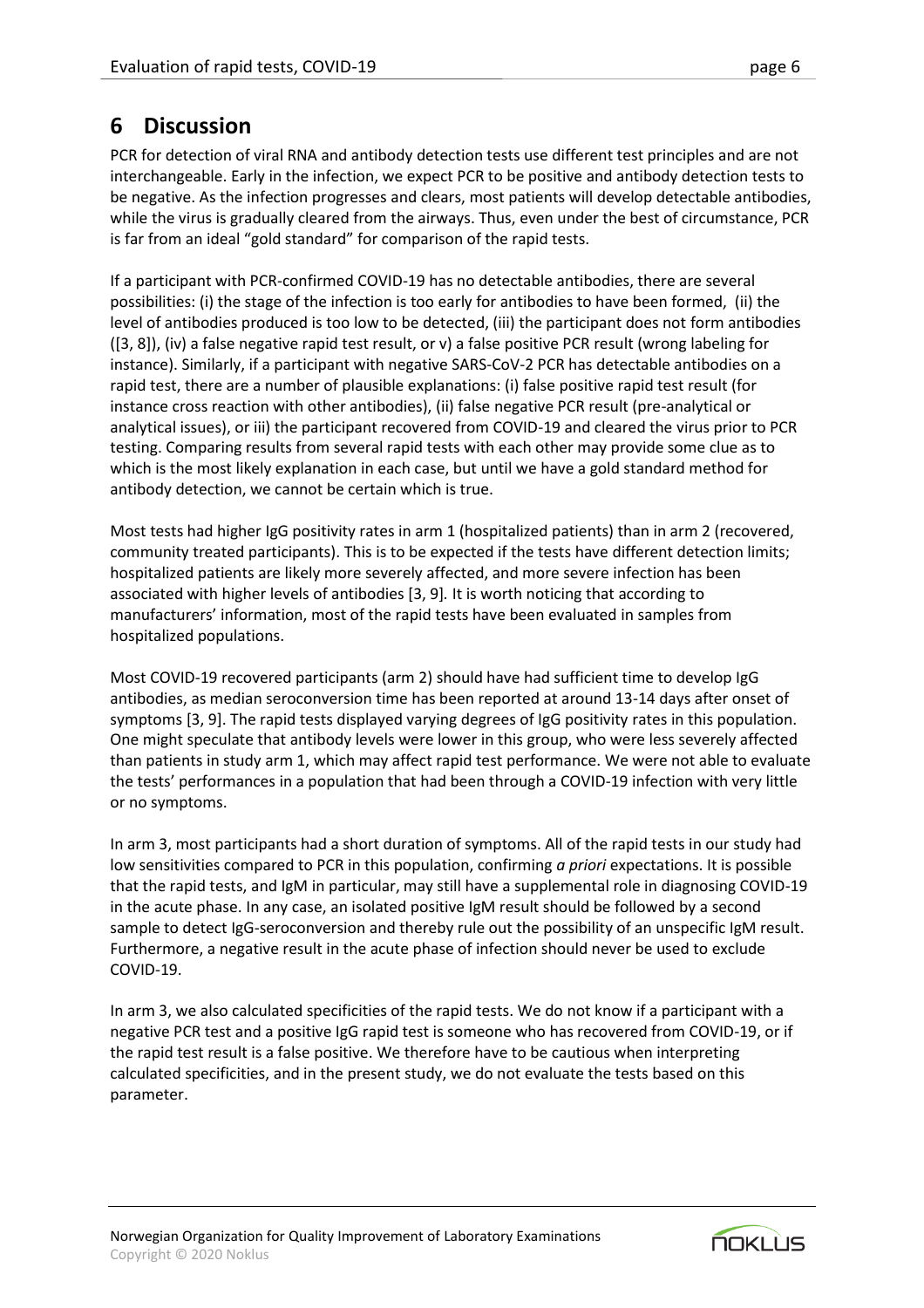# **7 Conclusions and recommendations**

All tests were able to detect SARS-CoV-2 antibodies in participants with PCR-confirmed COVID-19, although positivity rates varied and were generally higher in the study arm of more severely affected patients. In the population with suspected COVID-19, the rapid tests did not have any diagnostic value. As the sample size was small, further studies are needed to assess the usefulness of antibody rapid tests in the acute phase of COVID-19 as a supplement to PCR.

When a rapid test is used to confirm past COVID-19 infection, we recommend using a test with high IgG positivity rates in recovered COVID-19 patients, in line with the specification criteria for serology point of care tests published by the United Kingdom Medicines & Healthcare products Regulatory Agency [6]. We also recommend using tests that are user-friendly and have a low proportion of invalid/inconclusive tests. In our study, it seems that tests A, B, D, and possibly K (Table 1) fulfill these recommendations, under the assumption that their specificities are high. In a population where the prevalence of COVID-19 is low, however, there is a risk of false positive results, which we cannot at present quantify because of the lack of knowledge of the tests' specificities**.** We acknowledge this limitation of the study, in addition to the limited sample size, and our results are therefore preliminary and must be interpreted with caution.

As a negative antibody test performed during the early phase of infection cannot rule out COVID-19, we recommend not using a rapid test until at least two weeks after onset of symptoms. A negative test may be repeated, but not all COVID-19 infected patients develop antibodies, and not all antibodies are necessarily detected by the rapid test. Thus, a negative rapid test does not rule out current nor past COVID-19 disease.

<span id="page-6-0"></span>Many rapid tests are now marketed with very limited documentation. Our results show varying sensitivity and user-friendliness, and we highly recommend performing an independent evaluation before using a test. It is important to evaluate the test performance in the population it is intended for. Thus, when a rapid test is to be used to detect past infection in people who have not required hospitalization, it is not sufficient to validate the test in a hospitalized population. As more rapid tests are emerging and EIA becomes increasingly available, our group will continue to evaluate tests. We will use EIA methodology as a comparison method in addition to PCR, and also test in sera collected before the COVID-19 pandemic. This will allow us to investigate diagnostic accuracy and analytical properties of the rapid tests more thoroughly.

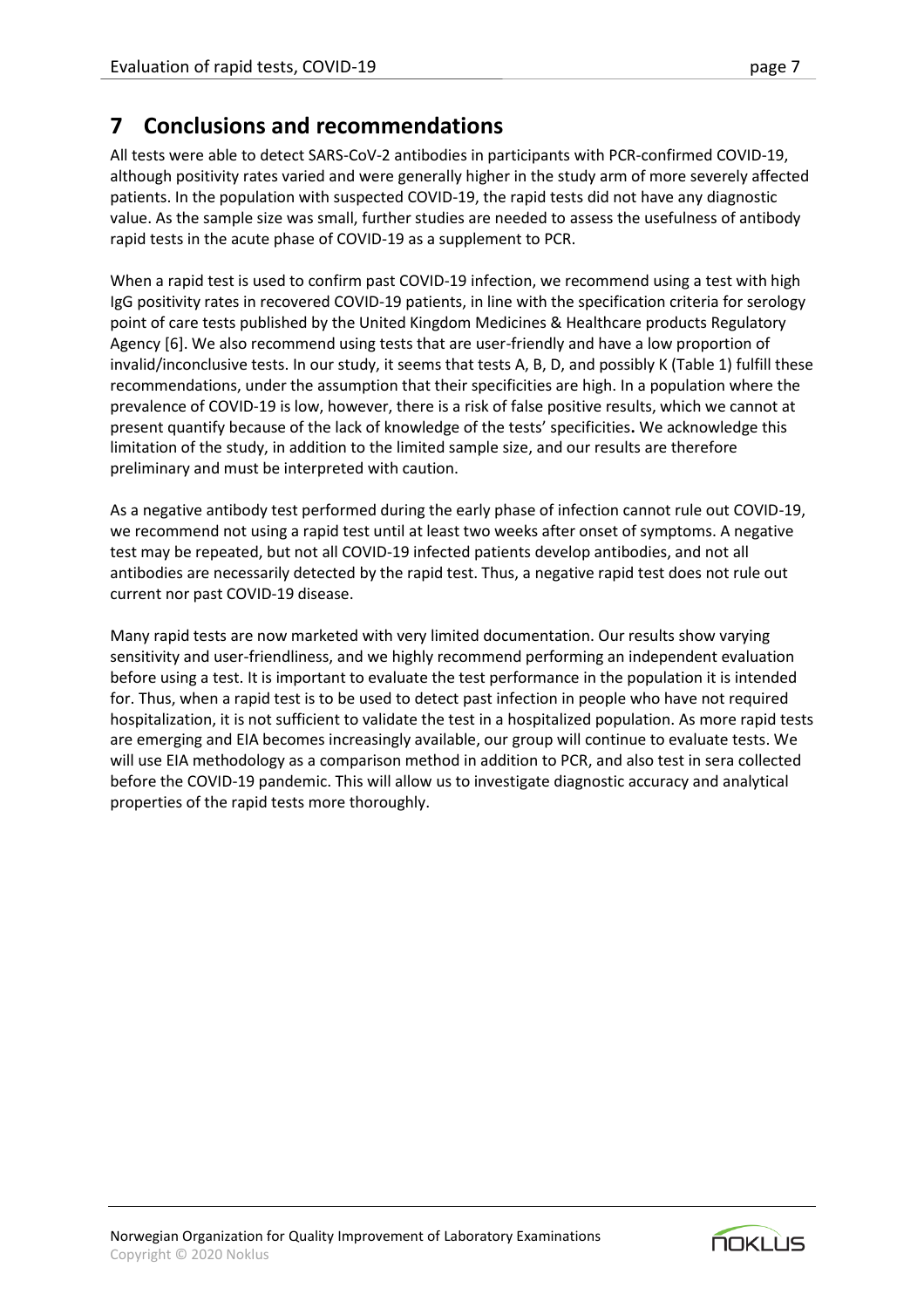# **8 References**

- 1. Chan JF, Yuan S, Kok KH, et al. A familial cluster of pneumonia associated with the 2019 novel coronavirus indicating person-to-person transmission: a study of a family cluster. Lancet. 2020 Feb 15;395(10223):514-523.
- 2. WHO. Coronavirus disease 2019 (COVID-19) Situation Report 94 2020. Available from: https://www.who.int/docs/default-source/coronaviruse/situation-reports/20200419-sitrep-90-covid-19.pdf?sfvrsn=551d47fd\_2
- 3. Long Q, Deng H, Chen J, et al. Antibody responses to SARS-CoV-2 in COVID-19 patients: the perspective application of serological tests in clinical practice. medRxiv 2020:2020031820038018 doi:101101/2020031820038018.
- 4. Lassaunière R, Frische A, Harboe ZB, et al. Evaluation of nine commercial SARS-CoV-2 immunoassays. medRxiv preprint doi: https://doiorg/101101/2020040920056325.
- 5. Hoffmann T, Nissen K, Krambrich K, et al. Evaluation of a COVID-19 IgM and IgG rapid test; an efficient tool for assessment of past exposure to SARS-CoV-2. Infection Ecology & Epidemiology. 2020;10(1).
- 6. Medicines & Healthcare products Regulatory Agency. Specification criteria for serology point of care tests and self-tests 2020. Available from: https://assets.publishing.service.gov.uk/government/uploads/system/uploads/attachment\_ data/file/878659/Specifications\_for\_COVID-19\_tests\_and\_testing\_kits.pdf.
- 7. MeasuringU. Confidence Interval Calculator for a Completion Rate Available from: https://measuringu.com/wald/
- 8. Guo L, Ren L, Yang S, et al. Profiling Early Humoral Response to Diagnose Novel Coronavirus Disease (COVID-19). Clin Infect Dis. 2020 Mar 21.
- 9. Zhao J, Yuan Q, Wang H, et al. Antibody responses to SARS-CoV-2 in patients of novel coronavirus disease 2019. Clin Infect Dis. 2020 Mar 28.

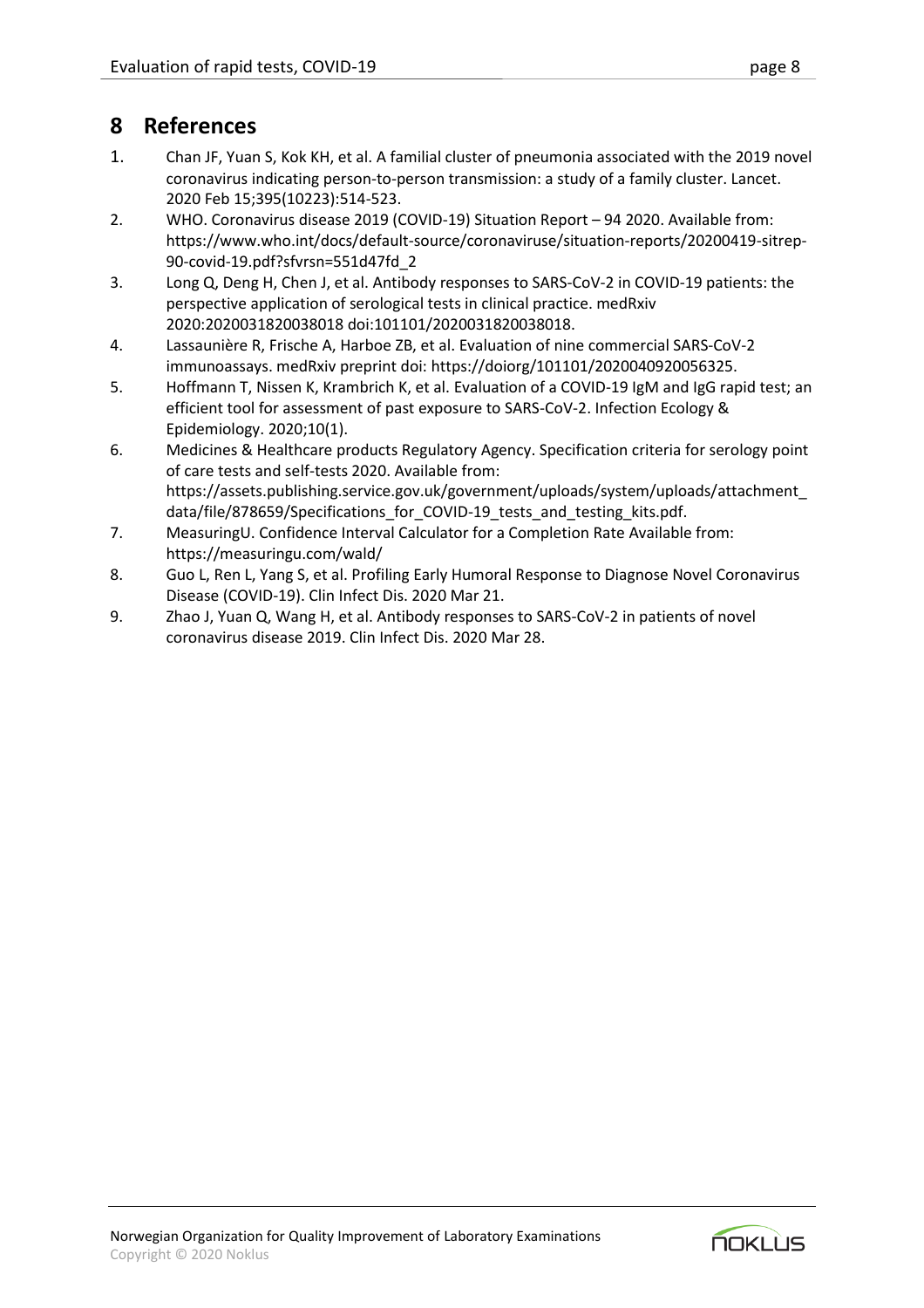# **9 Tables**

| Table 1. Rapid tests included and user-friendliness. |
|------------------------------------------------------|
|                                                      |

| <b>Test</b> | Test name                                                               | <b>Manufacturer</b>                                           | <b>User-friendliness</b>                                                                                                                                                                                                   |
|-------------|-------------------------------------------------------------------------|---------------------------------------------------------------|----------------------------------------------------------------------------------------------------------------------------------------------------------------------------------------------------------------------------|
| acronym     |                                                                         |                                                               |                                                                                                                                                                                                                            |
| A           | Acro 2019-nCoV IgG/IgM<br>Rapid Test                                    | Acro Biotech Inc, USA                                         | Easy to perform test.<br>Easy to read results.                                                                                                                                                                             |
| B           | ONsite Covid-19 IgG/IgM<br>Rapid Test                                   | CTK Biotech, Inc, USA                                         | Hard to avoid air bubbles in<br>buffer vial. Easy to read result.<br>Light pink background not<br>optimal for reading weak<br>positive results.                                                                            |
| С           | COVID-19 IgG/IgM Rapid Test<br>Kit                                      | WuHanUNscience<br>Biotechnology Co., China                    | Ran out of buffer early at one<br>test site. Difficult to read<br>result due to colored<br>background. Blood drawn into<br>the IgM test area on several<br>tests. 21%<br>invalid/inconclusive tests.                       |
| D           | A Rapid IgM-IgG Combined<br>Antibody Test Kit for SARS-<br>$Cov-2$      | Jiangsu Medomics medical<br>technology Co., China             | Easy to perform test.<br>Easy to read results.                                                                                                                                                                             |
| E           | Wantai SARS-CoV-2 Ab Rapid<br><b>Test Kit</b>                           | Beijing Wantai Biological<br>Pharmacy Enterprise Co,<br>China | Easy to perform test.<br>Strong pink background made<br>it difficult to read weak<br>positive results.                                                                                                                     |
| F           | Novel coronavirus 2019-<br>nCov) IgM/IgG Antibody<br>Combo Test Kit     | Hangzhoue Laihe Biotech<br>Co, China. (LYHER)                 | Easy to perform test.<br>Easy to read results.                                                                                                                                                                             |
| G           | <b>Novel Coronavirus (SARS-</b><br>CoV-2) IgM Antibody<br>Detection Ki  | RayBiotech, USA                                               | Buffer vial spills easily.<br>Requires mixing of blood and<br>buffer pre analyses and a<br>pipette for analyses. Difficult<br>to read results due to blood<br>drawn into the test area. 16%<br>invalid/inconclusive tests. |
| Н           | Novel Coronavirus (SARS-<br>CoV-2) IgG Antibody<br><b>Detection Kit</b> | RayBiotech, USA                                               | Buffer vial spills easily.<br>Requires mixing of blood and<br>buffer pre analyses and a<br>pipette for analyses. Difficult<br>to read results due to blood<br>drawn into the test area. 23%<br>invalid/inconclusive tests. |
|             | Lumiratek COVID-19 IgG/IgM<br>Hurtigtest kassett                        | Hangzhou Biotest Biotech<br>Co., China                        | Easy to perform test.<br>Easy to read results.                                                                                                                                                                             |
| J           | Covid-19 IgG/IgM Rapid Test<br>Cassette                                 | SureScreen Diagnostics,<br>UK                                 | Easy to perform test.<br>Easy to read results.                                                                                                                                                                             |
| K           | SARS-CoV-2 IgG/IgM Rapid<br>Test                                        | Zhuhai Encode Medical<br>Engineering Co., China               | Easy to perform test.<br>Easy to read results.                                                                                                                                                                             |

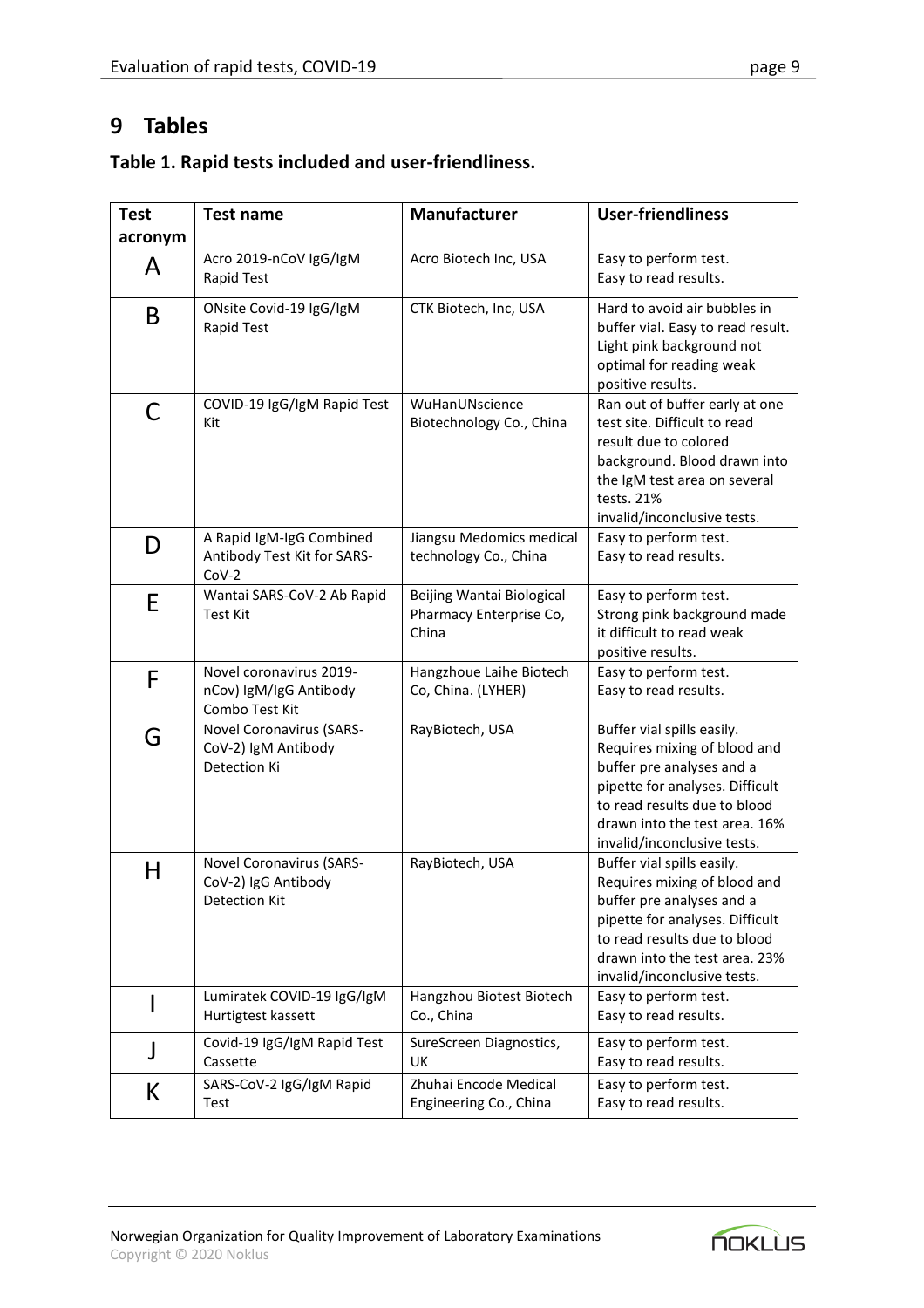## **Table 2. Test results, IgM.**

|   | Arm 1<br>$(N=20)$   | Arm 2<br>$(N=23)^a$ | Arm 3<br>$(N=49)^{b}$ |                     | Inconclusive<br>tests |
|---|---------------------|---------------------|-----------------------|---------------------|-----------------------|
|   | Sensitivity         | Sensitivity         | Sensitivity           | Specificity         | $N$ (arm 1,2,3)       |
| A | $0.30(0.19-0.44)$   | $0.52(0.39-0.65)$   | $0.35(0.23-0.48)$     | $0.85(0.73-0.92)$   | 0,0,0                 |
| B | $0.80(0.66 - 0.89)$ | $0.87(0.75-0.94)$   | $0.22(0.13-0.35)$     | $0.92(0.82 - 0.97)$ | 0,0,0                 |
| C | $0.35(0.23-0.49)$   | $0.48(0.35-0.61)$   | $0.00(0.00-0.22)$     | $0.75(0.56-0.88)$   | 9,4,4                 |
| D | $0.65(0.51-0.77)$   | $0.60(0.46-0.73)$   | $0.24(0.13-0.39)$     | $0.87(0.75-0.94)$   | 0,1,0                 |
| F | $0.80(0.66-0.89)$   | $0.91(0.80 - 0.97)$ | $0.48(0.35-0.61)$     | $0.88(0.78-0.95)$   | 0,0,0                 |
| G | $0.15(0.07-0.28)$   | $0.43(0.31-0.57)$   | $0.27(0.14-0.47)$     | $0.68(0.54-0.80)$   | 6,3,3                 |
|   | $0.80(0.66-0.89)$   | $0.83(0.70-0.91)$   | $0.30(0.20-0.44)$     | $0.88(0.78-0.95)$   | 0,0,0                 |
|   | $0.65(0.51-0.77)$   | $0.83(0.70-0.91)$   | $0.30(0.20-0.44)$     | $0.85(0.73-0.92)$   | 0,0,0                 |
| К | $0.80(0.66-0.89)$   | $0.74(0.61-0.84)$   | $0.22(0.13-0.35)$     | $0.96(0.87 - 0.99)$ | 0,0,0                 |

<sup>a</sup>N for test D: 20

 $bN$  for test C: 15, for test D: 40, for test G: 30

#### **Table 3. Test results, IgG.**

|         | Arm 1               | Arm 2               | Arm 3               |                     | Inconclusive    |
|---------|---------------------|---------------------|---------------------|---------------------|-----------------|
|         | $(N=20)$            | $(N=23)^a$          | $(N=49)^{b}$        |                     | tests           |
|         | Sensitivity         | Sensitivity         | Sensitivity         | Specificity         | $N$ (arm 1,2,3) |
| A       | $0.90(0.78-0.96)$   | $0.87(0.75-0.94)$   | $0.17(0.09 - 0.30)$ | $0.92(0.82 - 0.97)$ | 0,0,0           |
| B       | $0.85(0.72-0.93)$   | $0.83(0.70-0.91)$   | $0.04(0.01-0.14)$   | $1.00(0.97-1.00)$   | 0,0,0           |
| C       | $0.80(0.66 - 0.89)$ | $0.87(0.75-0.94)$   | $0.00(0.00-0.22)$   | $0.67(0.48-0.81)$   | 3,1,3           |
| D       | $0.85(0.72-0.93)$   | $0.85(0.72-0.93)$   | $0.06(0.01-0.19)$   | $0.91(0.80 - 0.97)$ | 0,0,0           |
| $E_{c}$ | $0.65(0.51-0.77)$   | $0.52(0.39-0.65)$   | $0.04(0.01-0.14)$   | 0.96 (0.87-0.99)    | 0,0,0           |
| F.      | $0.75(0.61-0.85)$   | $0.39(0.27-0.52)$   | $0.04(0.01-0.14)$   | $1.00(0.97-1.00)$   | 0,0,0           |
| H       | $0.60(0.46-0.73)$   | $0.48(0.35 - 0.61)$ | $0.09(0.02-0.27)$   | $0.79(0.65-0.89)$   | 4,7,6           |
|         | $0.80(0.66 - 0.89)$ | $0.52(0.39-0.65)$   | $0.04(0.01-0.14)$   | $1.00(0.97-1.00)$   | 0,0,0           |
|         | $0.80(0.66 - 0.89)$ | $0.52(0.39-0.65)$   | $0.04(0.01-0.14)$   | $1.00(0.97-1.00)$   | 0,0,0           |
| К       | $0.80(0.66 - 0.89)$ | $0.74(0.61-0.84)$   | $0.13(0.06-0.25)$   | $1.00(0.97-1.00)$   | 0,0,0           |

a<sub>N</sub> for test C: 20  $bN$  for test C: 15, for test D: 40, for test H: 30 <sup>c</sup>Total antibodies

Arm 1 - Oslo University Hospital, Ullevål

Arm 2 – Kristiansand municipality

Arm 3 – Bergen municipality primary care emergency room